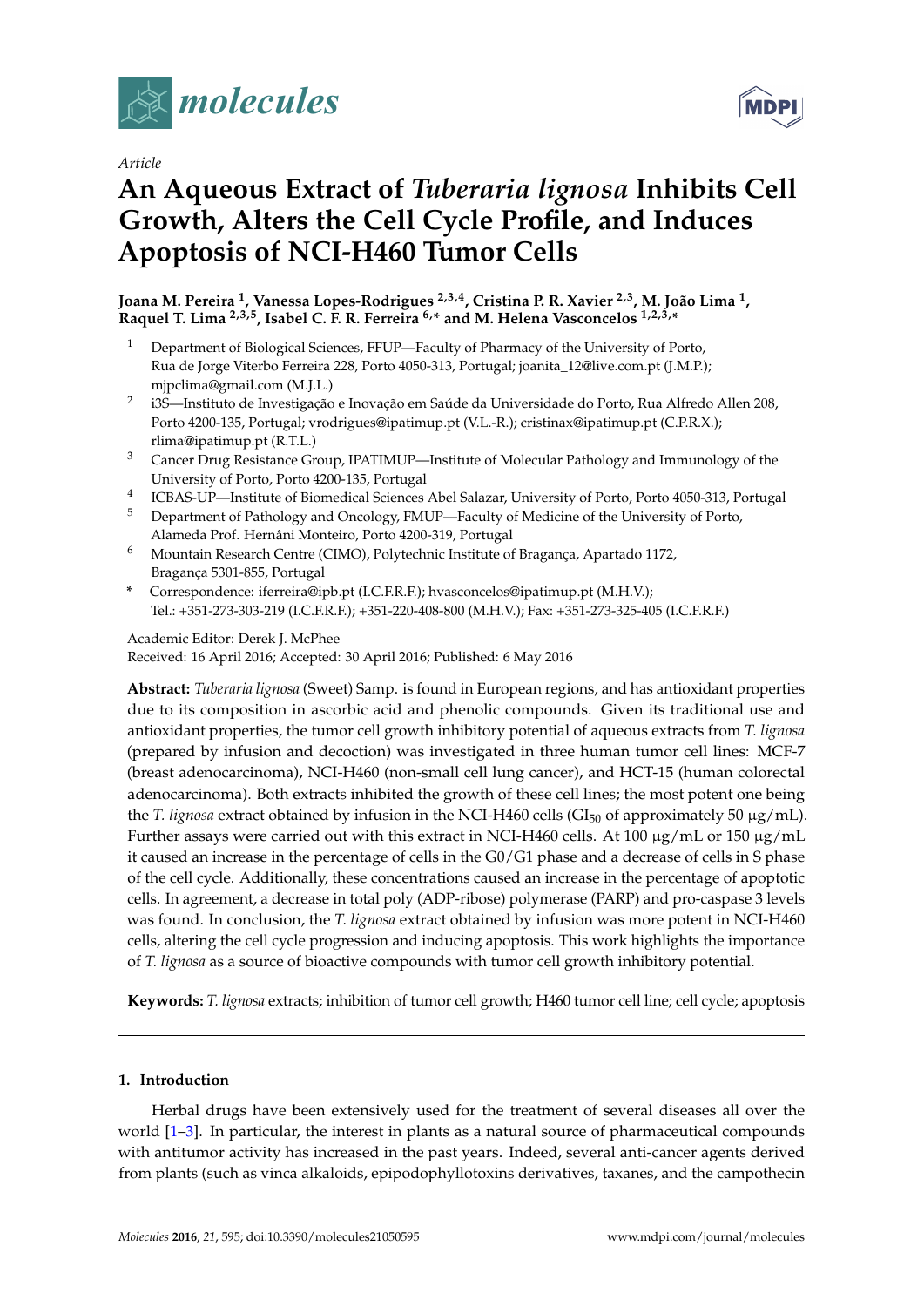derivatives) have been discovered in the last decades [\[1](#page-6-0)[,2](#page-6-2)[,4–](#page-6-3)[9\]](#page-6-4). Furthermore, several plant-derived anticancer agents have achieved pre-clinical or clinical development [\[7](#page-6-5)[,8](#page-6-6)[,10](#page-6-7)[,11\]](#page-6-8).

*Tuberaria lignosa* (Sweet) Samp. (Rockrose like species) is a plant found in the west and south part of Europe and is mostly present in the Iberian Peninsula, where it is known as "alcária" or "erva loba" [\[12,](#page-6-9)[13\]](#page-6-10). This plant has been used in traditional medicine to treat several diseases, such as gastrointestinal disorders, viral infections, and skin infections, among others [\[12](#page-6-9)[,13\]](#page-6-10). The preparation of medicinal infusions and decoctions may involve the use of the whole plant or just some parts of the plant and may be prepared fresh or shade-dried [\[12\]](#page-6-9). The chemical composition of *T. lignosa* aqueous extracts, obtained by infusion and decoction, has been previously analyzed and compared by some of the authors [\[12](#page-6-9)[,13\]](#page-6-10). It has been demonstrated that infusions obtained from freeze-dried samples have higher concentrations in compounds such as free sugars (e.g., fructose, glucose, sucrose, trehalose, and raffinose) and lower concentrations of ascorbic acid and phenolic compounds (including ellagic acid derivatives and flavonoids) when compared with decoctions obtained from freeze-dried samples and infusions prepared from shade-dried samples [\[12\]](#page-6-9). Additionally, the freeze-dried samples also proved to have higher antioxidant activity than the other samples and even higher than trolox, the positive control used in the referred study [\[12\]](#page-6-9). Both infusion and decoction samples from *T. lignosa* have bioactive molecules, such as phenolic compounds and ascorbic acid, which can explain their antioxidant activity [\[12](#page-6-9)[–15\]](#page-6-11).

In spite of its content in such bioactive molecules, to our knowledge the tumor cell growth inhibitory potential of this plant has never been studied. Therefore, the main objective of this work was to investigate the tumor cell growth inhibitory effect of two aqueous extracts prepared by infusion and decoction from *Tuberaria lignosa* in different human tumor cell lines: MCF-7 (breast adenocarcinoma), NCI-H460 (non-small cell lung cancer), and HCT-15 (human colorectal adenocarcinoma). In addition, the cellular effects of the *T. lignosa* extract obtained by infusion on cell cycle profile and apoptosis were studied in more detail in the most sensitive cell line (NCI-H460).

#### **2. Results and Discussion**

#### *2.1. T. lignosa Extracts Inhibited Tumor Cell Growth*

The sulforhodamine B (SRB) assay was carried out in order to determinate the *in vitro* cytotoxicity of the *T. lignosa* aqueous extracts, prepared by decoction and infusion, in three different human tumor cell lines, using doxorubicin as the positive control. The results showed that *T. lignosa* extract obtained by infusion was the most potent extract in the MCF-7 and in the NCI-H460 cells (Table [1\)](#page-1-0). However, in the HCT-15 cells both extracts had similar effect. Overall, the most potent extract was the infusion of *T. lignosa* in the NCI-H460 cells. This is probably due to the different chemical composition of the extracts, namely in phenolic acid derivatives, ellagic acid derivatives, and flavonoids, with infusion presenting higher content in phenolic acid derivatives [\[12\]](#page-6-9). Therefore, the following analyses were conducted with this extract (infusion). The cell line selected to continue the studies was the NCI-H460, since this was the cell line in which the infusion extract was more potent and since it is representative of lung cancer which has high incidence and is still one of the most common cause of cancer related deaths [\[16\]](#page-6-12).

<span id="page-1-0"></span>**Table 1.** GI<sub>50</sub> concentrations of *T. lignosa* extracts in three human tumor cell lines.

| <b>Extracts</b>       | $GI_{50}$ Concentrations ( $\mu$ g/mL) in Different Cell Lines |                              |                                |
|-----------------------|----------------------------------------------------------------|------------------------------|--------------------------------|
|                       | $MCF-7$                                                        | <b>HCT-15</b>                | <b>NCI-H460</b>                |
| Decoction<br>Infusion | $135.1 + 14.6$<br>$72.9 + 10.2$                                | $47.0 + 2.2$<br>$57.5 + 8.2$ | $103.7 + 19.0$<br>$43.4 + 7.8$ |

 $GI<sub>50</sub>$  concentrations correspond to the mean  $\pm$  S.E. of at least three independent experiments, carried out with duplicates. Doxorubicin was used as a positive control, with the following results having been obtained: 56.3 nM  $\pm$  14.5 in MCF-7 cells and 89.3 nM  $\pm$  16.7 in NCI-H460 cells. GI refers to the concentration that inhibits 50% of net cell growth. S.E. refers to standard error.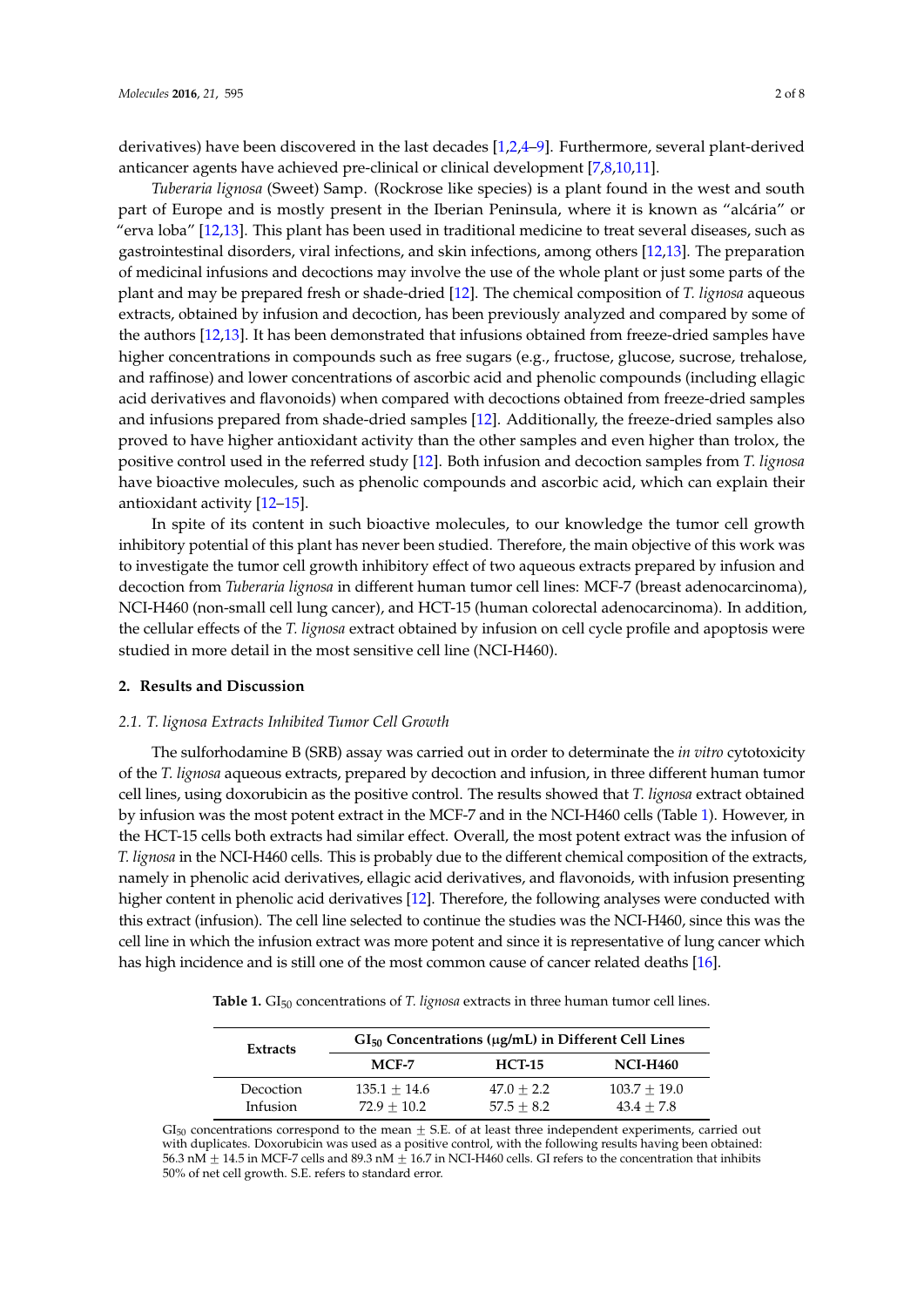The compounds isolated from plants with potential activity against cancer have shown multiple *Molecules* **2016**, *21*, 595 3 of 8 mechanisms of action, such as interference with death signals thereby inducing apoptosis, disturbance of multiple cellular signaling pathways, regulation of the cell cycle, and/or interference with cellular invasion and metastasis [ $3,17-21$  $3,17-21$  $3,17-21$ ]. For this reason, this study has further investigated the effect of the infusion extract of *T. lignosa* on cell cycle and apoptosis.  $\sum_{i=1}^n$  in this state  $\sum_{i=1}^n$ . For this study has further in  $\sum_{i=1}^n$  the effect of the effect of the effect of the effect of the effect of the effect of the effect of the effect of the effect of the effect of

### 2.2. T. lignosa Infusion Extract Blocked the Cell Cycle Progression of NCI-H460 Cells

To gain insight into the cytotoxic mechanism of action of the *T. lignosa* extract obtained by infusion, its effect on the cell cycle was analyzed. For this, to assess a possible dose-dependent effect, NCI-H460  $\,$ cells were treated with increasing concentrations of the extract:  $50 \ \mu\text{g/mL}$ ,  $100 \ \mu\text{g/mL}$ , and  $150 \ \mu\text{g/mL}$ (approximately the GI<sub>50</sub>, 2  $\times$  GI<sub>50,</sub> and 3  $\times$  GI<sub>50</sub> concentrations, respectively, with GI referring to the concentration that inhibits 50% of net cell growth). Controls for the solvent of the extract (H<sub>2</sub>O) were included. Results showed that treatment of the NCI-H460 cells with the highest tested concentrations (100  $\mu$ g/mL or 150  $\mu$ g/mL) of the extract caused a statistically significant increase in the percentage of cells in the G0/G1 phase of the cell cycle and a statistically significant decrease in the percentage of the cells in the S phase of the cell cycle (Figure [1\)](#page-2-0). In addition, for the 100  $\mu$ g/mL concentration a statistically significant decrease in the  $\operatorname{G2}/\operatorname{M}$  phase of the cell cycle was also observed. This data suggested that *T. lignosa* infusion extract blocked the cell cycle progression of the NCI-H460 cells, having a significant effect at 100 μg/mL and 150 μg/mL.  $t_{\text{min}}$  in the S phase of the cell cycle  $(r)$  gale 1). In addition, for the 100  $\mu$ g/mL concentration assumes

<span id="page-2-0"></span>

Figure 1. Effect of T. lignosa infusion extract on NCI-H460 cell cycle distribution. Cells were treated for  $48$  h with complete medium (Blank), with the extract (50 μg/mL, 100 μg/mL, or 150 μg/mL), or with Control treatments (the two highest vehicle, H<sub>2</sub>O, concentrations). Results are the mean  $\pm$  SEM of four independent experiments.  $p \leq 0.05$  and  $* p \leq 0.01$  Blank *vs*. Treatment.

Various plant extracts with recognized antitumor activity have similar effects, arresting cells in Various plant extracts with recognized antitumor activity have similar effects, arresting cells in the G0/G1 phase of the cell cycle, such as ginseng extract [\[22\]](#page-7-0), the extract of *Tinospora cordifolia* [\[23\]](#page-7-1), or the *Marsdenia tenacissima* extract [\[24\]](#page-7-2).

## 2.3. T. lignosa Infusion Extract Induced Apoptosis in NCI-H460 Cells

The effect of *T. lignosa* infusion extract on cellular apoptosis was also analyzed by flow cytometry analysis of Annexin V-FITC and propidium iodide (PI) labeling/staining. Results (Table [2\)](#page-3-0) showed an increase in the percentage of cells undergoing apoptosis after treatment with the extract, with statistically significant results observed for the 150  $\mu$ g/mL concentration treatment. Treatment of cells  $t_{\rm{max}}$  the reason term increase was not considered statistically significant. The reason why cellular treatment  $t_{\rm{max}}$ with 100 μg/mL of extract also caused an increase in apoptosis to nearly twice the control levels, even though this increase was not considered statistically significant. The reason why cellular treatment with 100 µg/mL of extract caused statistically significant alterations in cell cycle but not in apoptosis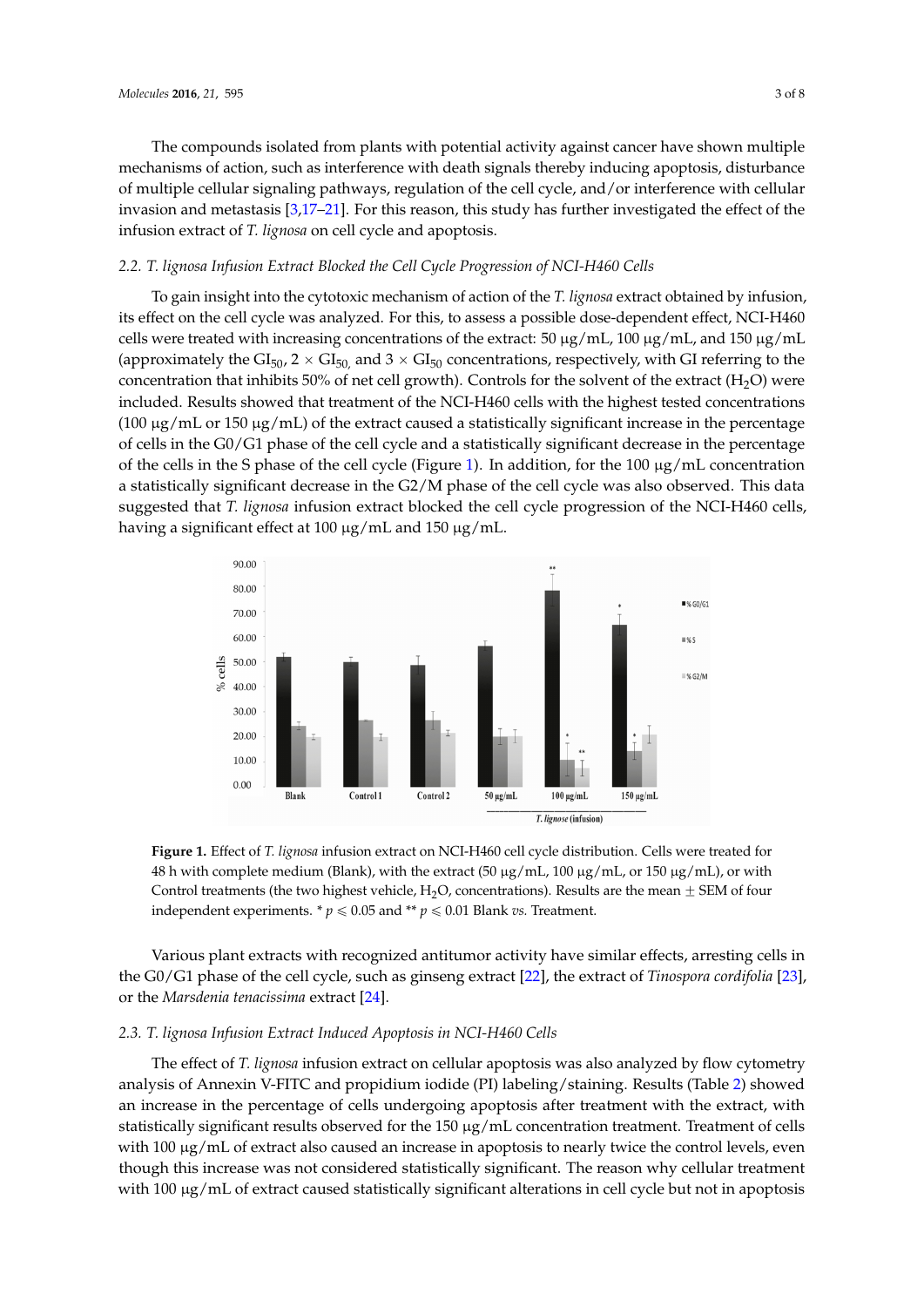is possibly because the effect on the cell cycle might precede the effect on apoptosis. Time-course is possibly because the effect on the cell cycle might precede the effect on apoptosis. Time-course experiments would confirm this hypothesis. Nevertheless, overall this data demonstrated that this experiments would confirm this hypothesis. Nevertheless, overall this data demonstrated that this extract caused apoptosis in NCI-H460 cells. extract caused apoptosis in NCI-H460 cells.

| Conditions                   |                                                   | % Apoptosis                                   |
|------------------------------|---------------------------------------------------|-----------------------------------------------|
| Blank                        |                                                   | $9.51 + 0.9$                                  |
| Control $(H2O)$              | Control 1<br>Control 2                            | $9.45 + 0.3$<br>$12.7 + 1.9$                  |
| <i>T. lignosa</i> (infusion) | $50 \mu g/mL$<br>$100 \mu g/mL$<br>$150 \mu g/mL$ | $15.8 + 7.1$<br>$22.0 + 6.1$<br>$34.7 + 7.9*$ |

<span id="page-3-0"></span>**Table 2.** Apoptosis levels in NCI-H460 cells treated with infusion extract of *T. lignosa*. **Table 2.** Apoptosis levels in NCI-H460 cells treated with infusion extract of *T. lignosa*.

Results are the mean  $\pm$  SEM of three independent experiments.  $* p \le 0.05$  blank vs. treatment. Control treatments correspond to the two highest vehicle  $(H_2O)$  concentrations.

<span id="page-3-1"></span>To confirm the effect on apoptosis, the effect of this extract on the expression levels of cellular To confirm the effect on apoptosis, the effect of this extract on the expression levels of cellular proteins involved in apoptosis was analyzed. Results from the Western blot analysis showed a decrease proteins involved in apoptosis was analyzed. Results from the Western blot analysis showed a in the levels of total poly (ADP-ribose) polymerase (PARP) and pro-caspas[e 3](#page-3-1) (Figure 2). These results further confirm that the *T. lignosa* infusion extract induced apoptosis in NCI-H460 cells. Indeed, a reduction in the total levels of PARP is an accepted event in cellular apoptosis [\[25,](#page-7-3)[26\]](#page-7-4). Unfortunately, our antibody does not detect the cleaved form of caspase-3. However, the observed reduction in pro-caspase 3 is indicative that the extract induced the intrinsic pathway of apoptosis [\[27,](#page-7-5)[28\]](#page-7-6).



Figure 2. Effect of T. lignosa infusion extract on the NCI-H460 cellular expression levels of total PARP-1 and pro-caspase-3, analyzed by Western blot. Cells were treated for 48 h with complete medium (Blank), Controls (vehicle of the extract, H<sub>2</sub>O), or with 50 μg/mL of the extract. β-actin was used as loading control. Blots are representative of two independent experiments.

#### **3. Material and Methods**

#### *3.1. Samples and Preparation of the T. lignosa Extracts*

*3.1. Samples and Preparation of the T. lignosa Extracts T. lignosa* was collected in Miranda do Douro (Trás-os-Montes, Northeastern Portugal), as referred in Pinela *et al.,* 2012 [12]. The preparation of decoctions and infusions followed the protocol previously described by Pinela *et al.*, 2012 [12]. Stock solutions of the extract were prepared in water and stored at  $-20$  °C. Both aqueous extracts were previously characterized by some of the authors in terms of phenolic compounds [12]. **Both and authors in the authors in terms of the authors in terms of the authors in terms of the authors in terms of the authors in terms of the authors in terms of the authors in terms of the auth**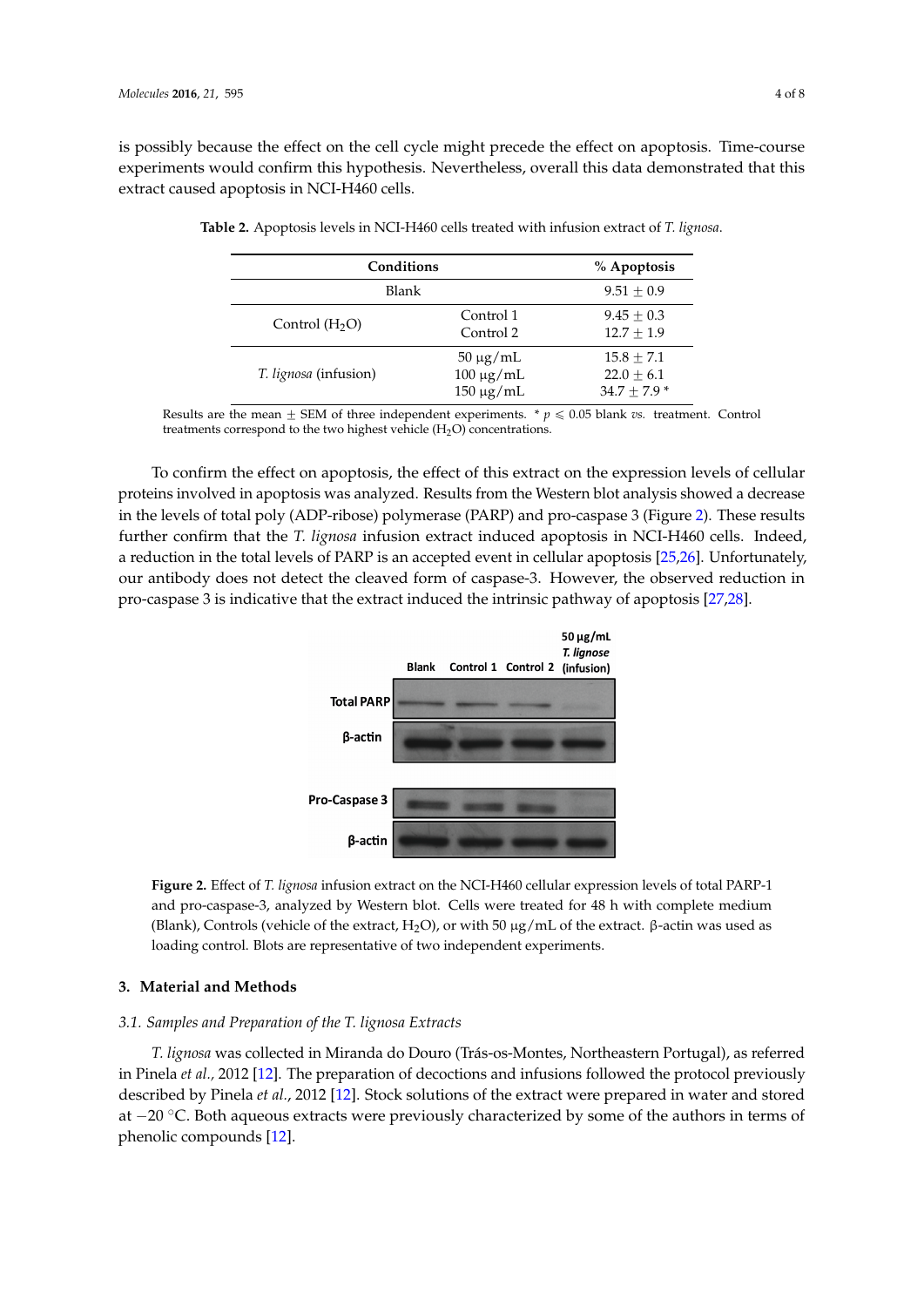#### *3.2. Cell Culture*

Three different human tumor cell lines were used: MCF-7 (breast adenocarcinoma), NCI-H460 (non-small cell lung cancer), and HCT-15 (human colorectal adenocarcinoma). All of these cells were maintained in RPMI-1640 medium with Glutamax<sup>™</sup>, supplemented with 1 M 4-(2-Hydroxyethyl) piperazine-1-ethanesulfonic acid (HEPES) buffer and fetal bovine serum (FBS). The FBS concentration used was 5% for the cell growth inhibition assay and 10% for the remaining assays. The monolayer cultures were kept at 37 °C in a humidified incubator with 5%  $CO<sub>2</sub>$ . Cells were routinely observed with a microscope (Nikon eclipse TS100 microscope, Nikon Instruments Europe BV, Amsterdam, The Netherlands). All the experiments described were performed only when exponentially growing cells presented more than 90% viability.

#### *3.3. Cell Growth Inhibition Assay*

The SRB assay was adapted from the procedure used in the NCI's *in vitro* anti-cancer drug screening [\[29,](#page-7-7)[30\]](#page-7-8). Briefly, cells were plated in 96-well plates at their previously determined optimal concentrations ( $5.0 \times 10^4$  cells/mL for NCI-H460 and MCF-7 cells and  $1.0 \times 10^5$  cells/mL for HCT-15 cells) and incubated for 24 h. Cells were then treated with five serial dilutions of *T. lignosa* infusion and *T. lignosa* decoction, ranging from 400 µg/mL to 25 µg/mL. Doxorubicin was used as a positive control (ranging from 150 nM to 9.37 nM). The effect of the solvent of the extracts (water) on the growth of the cell lines was also evaluated by treating cells with the maximum concentration of water used. Following 48 h incubation with the extract, plates were fixed by adding ice-cold 10% ice cold trichloroacetic acid (TCA) (*w*/*v*, final concentration, Panreac, Barcelona, Spain) and stained with 1% SRB (Sigma Aldrich, St. Louis, MO, USA) in 1% (*v*/*v*) acetic acid. Bound dye was solubilized by adding 10 mM Tris base solution (Sigma Aldrich) and finally the absorbance was measured at 510 nm in a microplate reader (BioTek® Synergy HT, Winooski, VT, USA). Using the SRB assay, the  $GI_{50}$ concentration (concentration that inhibits 50% of net cell growth) was determined for *T. lignosa* infusion and decoction extracts in each cell line.

#### *3.4. Preparation of Cells for Other Analyses*

For the analysis of the cell cycle, apoptosis, or Western blot, the NCI-H460 cells were plated at 1.5  $\times10^5$  cells/well in-well plates and incubated for 24 h. Cells were then treated with different concentrations of the *T. lignosa* infusion extract: 50  $\mu$ g/mL (approximately the GI<sub>50</sub> concentration), 100  $\mu$ g/mL (approximately twice the GI<sub>50</sub>), and/or 150  $\mu$ g/mL (approximately three times the  $GI<sub>50</sub>$ ). Blank cells (treated with medium) and Control cells (treated with a concentration of water corresponding to the treatment with 100 µg/mL—Control 1, or 150 µg/mL—Control 2) were also included. After treatment, cells were trypsinized and centrifuged at 1200 rpm for 5 min. Cells were then processed according to the procedures described below.

#### *3.5. Analysis of Cell Cycle Profile*

Cells were washed in PBS, fixed with ice-cold 70% ethanol, and stored at 4  $\degree$ C for at least 12 h. Next, the cells were centrifuged (5 min at 1200 rpm) and the pellets were re-suspended in a solution of PBS containing 5 µg/mL propidium iodide and 0.1 mg/mL RNase A. Cellular DNA content was analyzed by flow cytometry and the percentage of cells in the G0/G1, S, and G2/M phases of the cell cycle were determined using the BD Accuri™ C6 Flow cytometer (BD Biosciences) after cell debris and aggregates exclusion and plotting at least 20,000 events per sample [\[31](#page-7-9)[,32\]](#page-7-10). All data was analyzed using the FlowJo software (version 7.6.5, Tree Star, Inc., Ashland, OR, USA).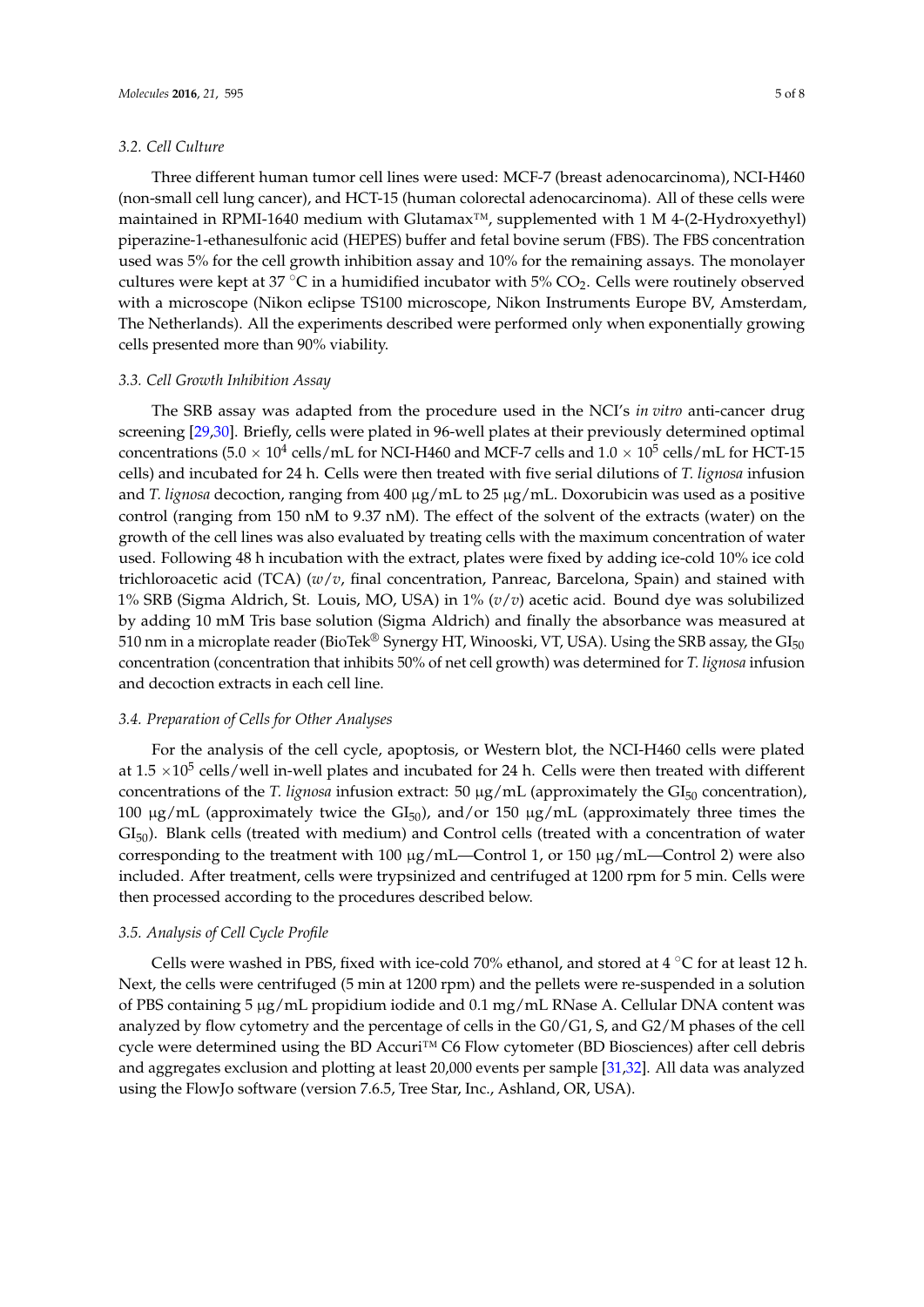For the analysis of apoptosis, cell pellets were washed and re-suspended in 1 mL of PBS. Following centrifugation, cells were processed for apoptosis analysis with the Annexin V-FITC Apoptosis Detection Kit (eBioscience) by resuspension in buffer solution, as indicated by the manufacturer. Cells were then incubated for 10 min with Human Annexin V-FICT and further incubated for 5 min with propidium iodide. Cells were analyzed by flow cytometry using the BD Accuri™ C6 Flow cytometer and respective software, plotting at least 20,000 events per sample [\[33](#page-7-11)[,34\]](#page-7-12)

#### *3.7. Analysis of Protein Expression*

For the analysis of protein expression, cell pellets were washed and resuspended in PBS. Cells were centrifuged and pellets were stored at  $-20$  °C. Cell pellets were then lysed in Winman's buffer containing 1% NP-40, 0.1 M Tris–HCl pH 8.0, 0.15 M NaCl, and 5 mM EDTA, complemented with protease inhibitor cocktail (Roche). The total protein content was quantified using the DC™ Protein Assay kit (Bio-Rad, Hercules, CA, USA) according to manufacturer's instructions. Protein lysate (20 µg) were loaded on 12% SDS-PAGE gel and transferred into a nitrocellulose membrane (GE Healthcare, Cleveland, OH, USA). The following primary antibodies were used: rabbit anti-PARP-1 (1:2000, sc-7150, Santa Cruz Biotechnology, Heidelberg, Germany), mouse anti-Caspase 3 (1:2000, 05-654, Merck Millipore, Darmstadt, Germany), and goat anti-actin (1:2000, sc-1616, Santa Cruz Biotechnology). The corresponding secondary antibodies were: anti-rabbit IgG-HRP, anti-mouse IgG-HRP, or anti-goat IgG-HRP (1:2000, Santa Cruz Biotechnology). The Amersham™ ECL Western Blotting Detection Reagents (GE Healthcare), the High Performance Chemiluminescence Film (GE Healthcare), and the Kodak GBX developer and fixer (Sigma) were used for signal detection [\[35](#page-7-13)[,36\]](#page-7-14).

#### *3.8. Statistical Analysis*

Three replicates of each aqueous extract were used. The data was statistically analyzed using the two-tailed paired Student's *t*-test.

#### **4. Conclusions**

The obtained results show that both infusion and decoction extracts from the plant *T. lignosa* caused reduction in the growth of three human tumor cell lines. To our knowledge, this is the first report of such an activity for this plant. The most potent effect was observed with the infusion extract in the NCI-H460 cells. The effect of this extract on these cells was due to alterations in the cell cycle profile and to induction of cellular apoptosis. Therefore, the data here presented highlights the interest of this plant as a possible source of natural bioactive compounds with tumor cell growth inhibitory potential. It would be interesting to isolate the compounds present in the infusion extract of this plant and to identify which one(s) are responsible for the observed effects in this tumor cell line. It would also be of interest to extend this study to other extracts of this plant and other cell lines.

**Acknowledgments:** This work was financed by FEDER—Fundo Europeu de Desenvolvimento Regional funds through the COMPETE 2020—Operacional Programme for Competitiveness and Internationalisation (POCI), Portugal 2020, and by Portuguese funds through FCT—Fundação para a Ciência e a Tecnologia/ Ministério da Ciência, Tecnologia e Inovação in the framework of the project "Institute for Research and Innovation in Health Sciences" (POCI-01-0145-FEDER-007274). The authors thank the Portuguese Foundation for Science and Technology (FCT) for the PhD grant of V.L.-R. (SFRH/BD/87646/2012) and for the post-doc grant of R.T.L. (SFRH/BPD/68787/2010).

**Author Contributions:** The contributions of the respective authors are as follows: J.M.P. performed most of the experiments and contributed to writing the manuscript; M.J.L. contributed to the cell growth inhibitory experiments; V.L.-R. performed the cell cycle and apoptosis analysis in the flow cytometer; C.P.R.X. performed the Western blots and contributed to writing the manuscript; R.T.L. contributed to data analysis; M.H.V. and I.C.F.R.F. conceived the study, supervised the experiments, and contributed to writing the manuscript. All the authors read and approved the final manuscript.

**Conflicts of Interest:** The authors declare no conflict of interest.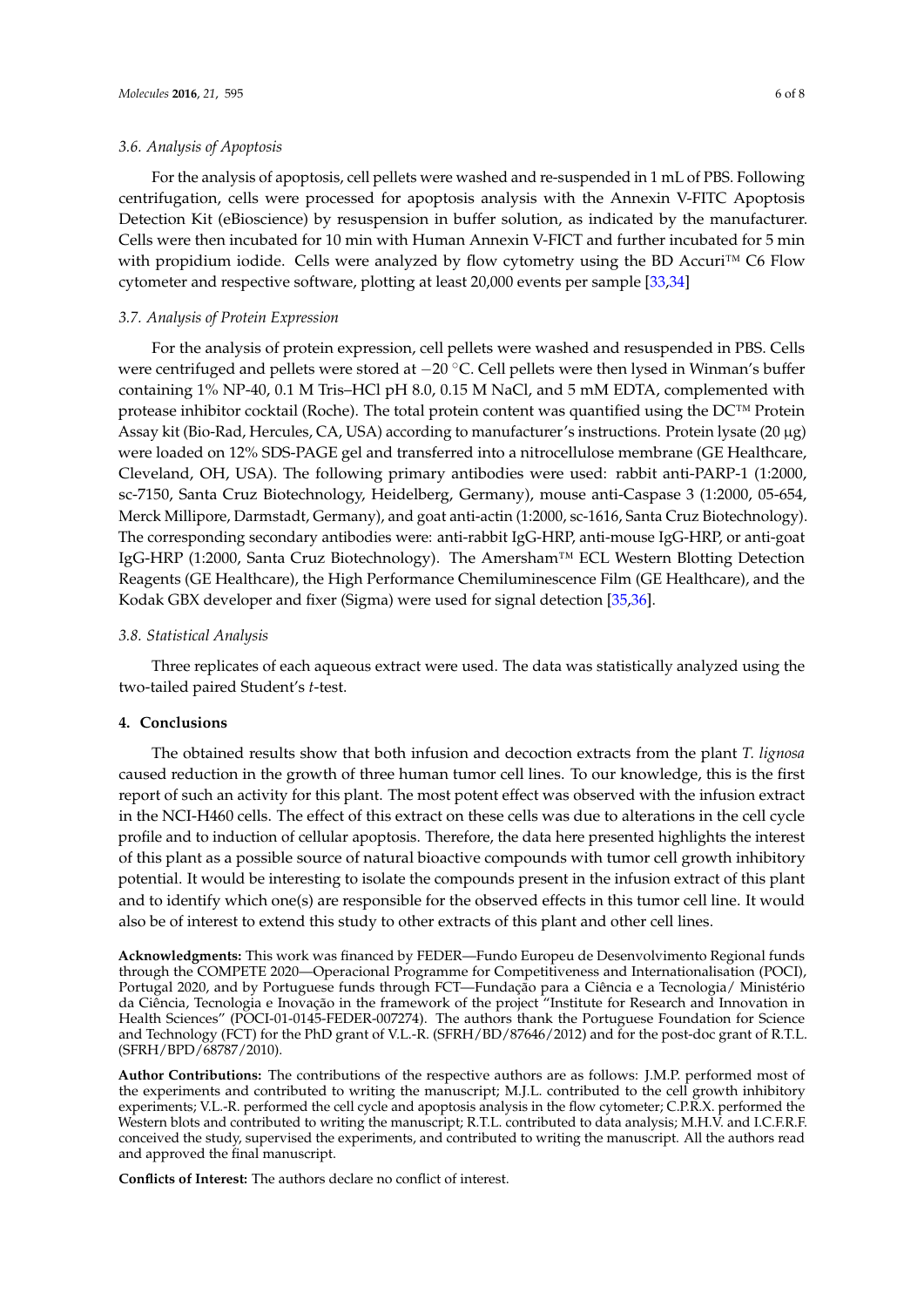#### **References**

- <span id="page-6-0"></span>1. Cragg, G.M.; Newman, D.J. Plants as a source of anti-cancer agents. *J. Ethnopharmacol.* **2005**, *100*, 72–79. [\[CrossRef\]](http://dx.doi.org/10.1016/j.jep.2005.05.011) [\[PubMed\]](http://www.ncbi.nlm.nih.gov/pubmed/16009521)
- <span id="page-6-2"></span>2. Cragg, G.M.; Newman, D.J. Natural products: A continuing source of novel drug leads. *Biochim. Biophys. Acta* **2014**, *1830*, 3670–3695. [\[CrossRef\]](http://dx.doi.org/10.1016/j.bbagen.2013.02.008) [\[PubMed\]](http://www.ncbi.nlm.nih.gov/pubmed/23428572)
- <span id="page-6-1"></span>3. Yin, S.Y.; Wei, W.C.; Jian, F.Y.; Yang, N.S. Therapeutic applications of herbal medicines for cancer patients. *Evid. Based Complement. Altern. Med.* **2013**, *2013*, 302426. [\[CrossRef\]](http://dx.doi.org/10.1155/2013/302426) [\[PubMed\]](http://www.ncbi.nlm.nih.gov/pubmed/23956768)
- <span id="page-6-3"></span>4. Desai, A.G.; Qazi, G.N.; Ganju, R.K.; El-Tamer, M.; Singh, J.; Saxena, A.K.; Bedi, Y.S.; Taneja, S.C.; Bhat, H.K. Medicinal plants and cancer chemoprevention. *Curr. Drug Metab.* **2008**, *9*, 581–591. [\[CrossRef\]](http://dx.doi.org/10.2174/138920008785821657) [\[PubMed\]](http://www.ncbi.nlm.nih.gov/pubmed/18781909)
- 5. Sultana, S.; Asif, H.M.; Nazar, H.M.; Akhtar, N.; Rehman, J.U.; Rehman, R.U. Medicinal plants combating against cancer—A green anticancer approach. *Asian Pac. J. Cancer Prev.* **2014**, *15*, 4385–4394. [\[CrossRef\]](http://dx.doi.org/10.7314/APJCP.2014.15.11.4385) [\[PubMed\]](http://www.ncbi.nlm.nih.gov/pubmed/24969858)
- 6. Xavier, C.P.; Pereira-Wilson, C. Medicinal plants of the genuses Salvia and Hypericum are sources of anticolon cancer compounds: Effects on PI3K/Akt and MAP kinases pathways. *PharmaNutrition* **2015**. [\[CrossRef\]](http://dx.doi.org/10.1016/j.phanu.2015.11.002)
- <span id="page-6-5"></span>7. Mondal, S.; Bandyopadhyay, S.; Ghosh, M.K.; Mukhopadhyay, S.; Roy, S.; Mandal, C. Natural products: Promising resources for cancer drug discovery. *Anticancer Agents Med. Chem.* **2012**, *12*, 49–75. [\[CrossRef\]](http://dx.doi.org/10.2174/187152012798764697) [\[PubMed\]](http://www.ncbi.nlm.nih.gov/pubmed/21707502)
- <span id="page-6-6"></span>8. Prakash, O.; Kumar, A.; Kumar, P.; Ajeet. Anticancer potential of plants and natural products: A review. *Am. J. Pharmacol. Sci.* **2013**, *1*, 104–115.
- <span id="page-6-4"></span>9. Sakarkar, D.M.; Deshmukh, V.N. Ethnopharmacological review of traditional medicinal plants for anticancer activity. *Int. J. PharmTech. Res.* **2011**, *3*, 298–308.
- <span id="page-6-7"></span>10. Wirger, A.; Perabo, F.G.; Burgemeister, S.; Haase, L.; Schmidt, D.H.; Doehn, C.; Mueller, S.C.; Jocham, D. Flavopiridol, an inhibitor of cyclin-dependent kinases, induces growth inhibition and apoptosis in bladder cancer cells *in vitro* and *in vivo*. *Anticancer Res.* **2005**, *25*, 4341–4347. [\[PubMed\]](http://www.ncbi.nlm.nih.gov/pubmed/16309238)
- <span id="page-6-8"></span>11. Hosseini, A.; Ghorbani, A. Cancer therapy with phytochemicals: Evidence from clinical studies. *Avicenna J. Phytomed.* **2015**, *5*, 84–97. [\[PubMed\]](http://www.ncbi.nlm.nih.gov/pubmed/25949949)
- <span id="page-6-9"></span>12. Pinela, J.; Barros, L.; Duenas, M.; Carvalho, A.M.; Santos-Buelga, C.; Ferreira, I.C. Antioxidant activity, ascorbic acid, phenolic compounds and sugars of wild and commercial tuberaria lignosa samples: Effects of drying and oral preparation methods. *Food Chem.* **2012**, *135*, 1028–1035. [\[CrossRef\]](http://dx.doi.org/10.1016/j.foodchem.2012.05.038) [\[PubMed\]](http://www.ncbi.nlm.nih.gov/pubmed/22953820)
- <span id="page-6-10"></span>13. Pinela, J.; Antonio, A.L.; Barros, L.; Barreira, J.C.M.; Carvalho, A.M.; Oliveira, M.B.P.P.; Santos-Buelga, C.; Ferreira, I.C.F.R. Combined effects of gamma-irradiation and preparation method on antioxidant activity and phenolic composition of tuberaria lignosa. *RSC Adv.* **2015**, *5*, 14756–14767. [\[CrossRef\]](http://dx.doi.org/10.1039/C4RA14944K)
- 14. Huang, W.Y.; Cai, Y.Z.; Zhang, Y. Natural phenolic compounds from medicinal herbs and dietary plants: Potential use for cancer prevention. *Nutr. Cancer* **2010**, *62*, 1–20. [\[CrossRef\]](http://dx.doi.org/10.1080/01635580903191585) [\[PubMed\]](http://www.ncbi.nlm.nih.gov/pubmed/20043255)
- <span id="page-6-11"></span>15. Du, J.; Cullen, J.J.; Buettner, G.R. Ascorbic acid: Chemistry, biology and the treatment of cancer. *Biochim. Biophys. Acta* **2012**, *1826*, 443–457. [\[CrossRef\]](http://dx.doi.org/10.1016/j.bbcan.2012.06.003) [\[PubMed\]](http://www.ncbi.nlm.nih.gov/pubmed/22728050)
- <span id="page-6-12"></span>16. Siegel, R.L.; Miller, K.D.; Jemal, A. Cancer statistics, 2015. *CA Cancer J. Clin.* **2015**, *65*, 5–29. [\[CrossRef\]](http://dx.doi.org/10.3322/caac.21254) [\[PubMed\]](http://www.ncbi.nlm.nih.gov/pubmed/25559415)
- <span id="page-6-13"></span>17. Safarzadeh, E.; Sandoghchian Shotorbani, S.; Baradaran, B. Herbal medicine as inducers of apoptosis in cancer treatment. *Adv. Pharm. Bull.* **2014**, *4*, 421–427. [\[PubMed\]](http://www.ncbi.nlm.nih.gov/pubmed/25364657)
- 18. Xavier, C.P.; Lima, C.F.; Fernandes-Ferreira, M.; Pereira-Wilson, C. Salvia fruticosa, salvia officinalis, and rosmarinic acid induce apoptosis and inhibit proliferation of human colorectal cell lines: The role in mapk/erk pathway. *Nutr. Cancer* **2009**, *61*, 564–571. [\[CrossRef\]](http://dx.doi.org/10.1080/01635580802710733) [\[PubMed\]](http://www.ncbi.nlm.nih.gov/pubmed/19838929)
- 19. Xavier, C.P.; Lima, C.F.; Fernandes-Ferreira, M.; Pereira-Wilson, C. Hypericum androsaemum water extract inhibits proliferation in human colorectal cancer cells through effects on map kinases and PI3K/Akt pathway. *Food Funct.* **2012**, *3*, 844–852. [\[CrossRef\]](http://dx.doi.org/10.1039/c2fo10226a) [\[PubMed\]](http://www.ncbi.nlm.nih.gov/pubmed/22596086)
- 20. Sarkar, F.H.; Li, Y.; Wang, Z.; Kong, D. Cellular signaling perturbation by natural products. *Cell. Signal.* **2009**, *21*, 1541–1547. [\[CrossRef\]](http://dx.doi.org/10.1016/j.cellsig.2009.03.009) [\[PubMed\]](http://www.ncbi.nlm.nih.gov/pubmed/19298854)
- <span id="page-6-14"></span>21. Neergheen, V.S.; Bahorun, T.; Taylor, E.W.; Jen, L.S.; Aruoma, O.I. Targeting specific cell signaling transduction pathways by dietary and medicinal phytochemicals in cancer chemoprevention. *Toxicology* **2010**, *278*, 229–241. [\[CrossRef\]](http://dx.doi.org/10.1016/j.tox.2009.10.010) [\[PubMed\]](http://www.ncbi.nlm.nih.gov/pubmed/19850100)